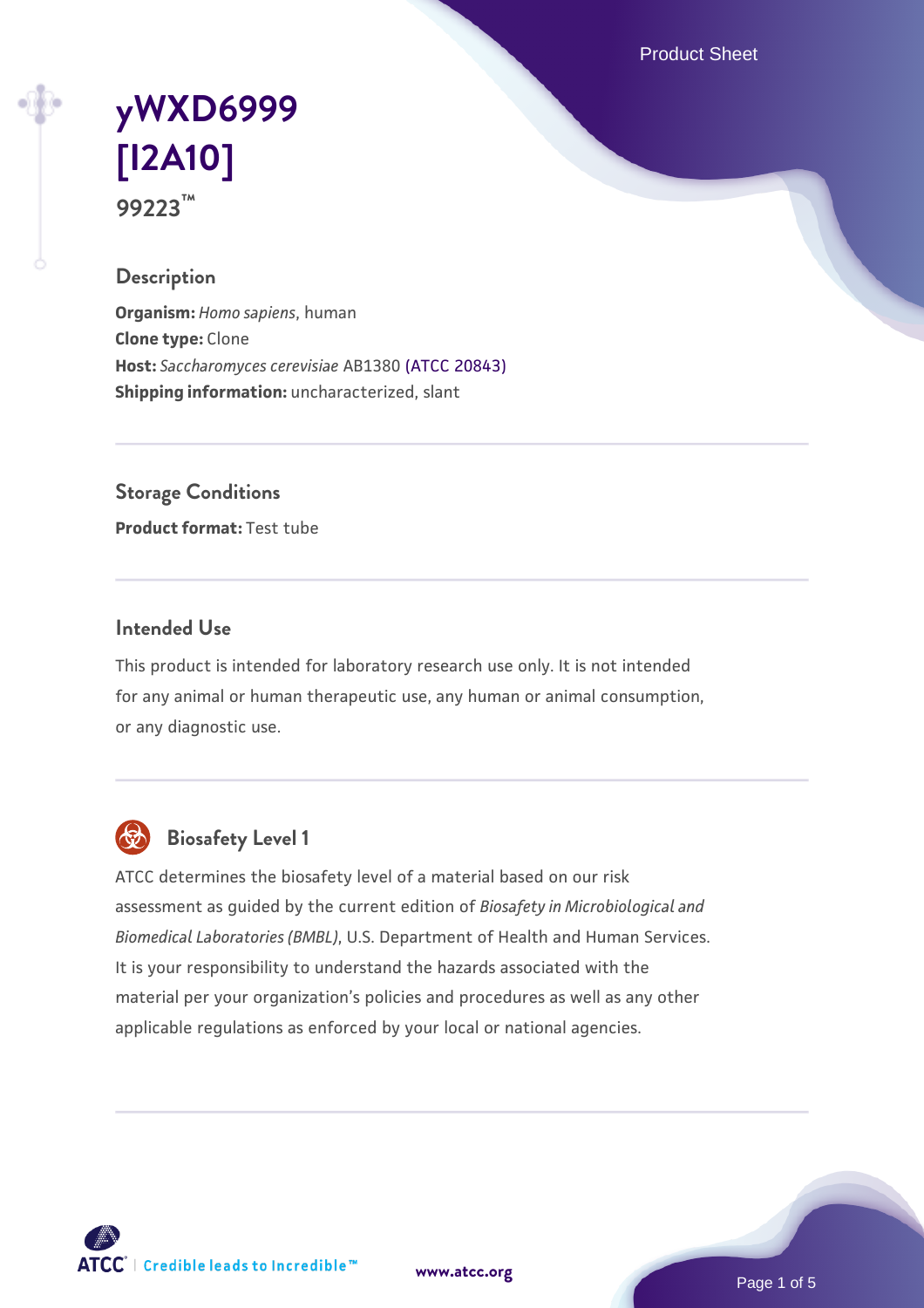## **Certificate of Analysis**

For batch-specific test results, refer to the applicable certificate of analysis that can be found at www.atcc.org.

#### **Insert Information**

**Type of DNA:** genomic **Genome:** Homo sapiens **Chromosome:** X **Gene name:** DNA Segment **Gene product:** DNA Segment **Contains complete coding sequence:** Unknown

#### **Vector Information**

**Type of vector:** YAC **Markers:** SUP4; URA3; TRP1

## **Growth Conditions**

**Medium:**  [ATCC Medium 1245: YEPD](https://www.atcc.org/-/media/product-assets/documents/microbial-media-formulations/1/2/4/5/atcc-medium-1245.pdf?rev=705ca55d1b6f490a808a965d5c072196) **Temperature:** 30°C

## **Notes**

More information may be available from ATCC (http://www.atcc.org or 703- 365-2620).

## **Material Citation**

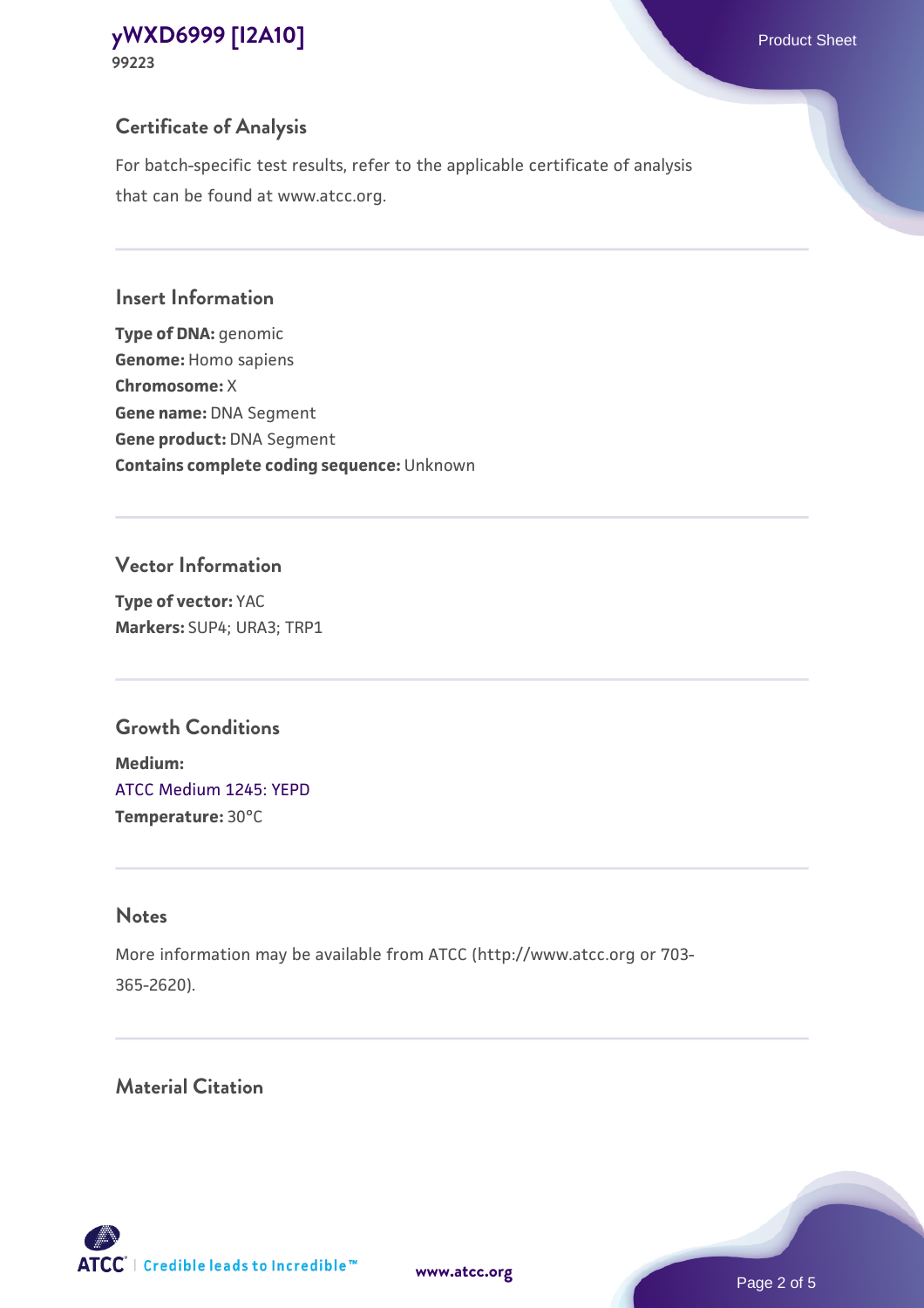If use of this material results in a scientific publication, please cite the material in the following manner: yWXD6999 [I2A10] (ATCC 99223)

#### **References**

References and other information relating to this material are available at www.atcc.org.

## **Warranty**

The product is provided 'AS IS' and the viability of  $ATCC<sup>®</sup>$  products is warranted for 30 days from the date of shipment, provided that the customer has stored and handled the product according to the information included on the product information sheet, website, and Certificate of Analysis. For living cultures, ATCC lists the media formulation and reagents that have been found to be effective for the product. While other unspecified media and reagents may also produce satisfactory results, a change in the ATCC and/or depositor-recommended protocols may affect the recovery, growth, and/or function of the product. If an alternative medium formulation or reagent is used, the ATCC warranty for viability is no longer valid. Except as expressly set forth herein, no other warranties of any kind are provided, express or implied, including, but not limited to, any implied warranties of merchantability, fitness for a particular purpose, manufacture according to cGMP standards, typicality, safety, accuracy, and/or noninfringement.

#### **Disclaimers**

This product is intended for laboratory research use only. It is not intended for any animal or human therapeutic use, any human or animal consumption,

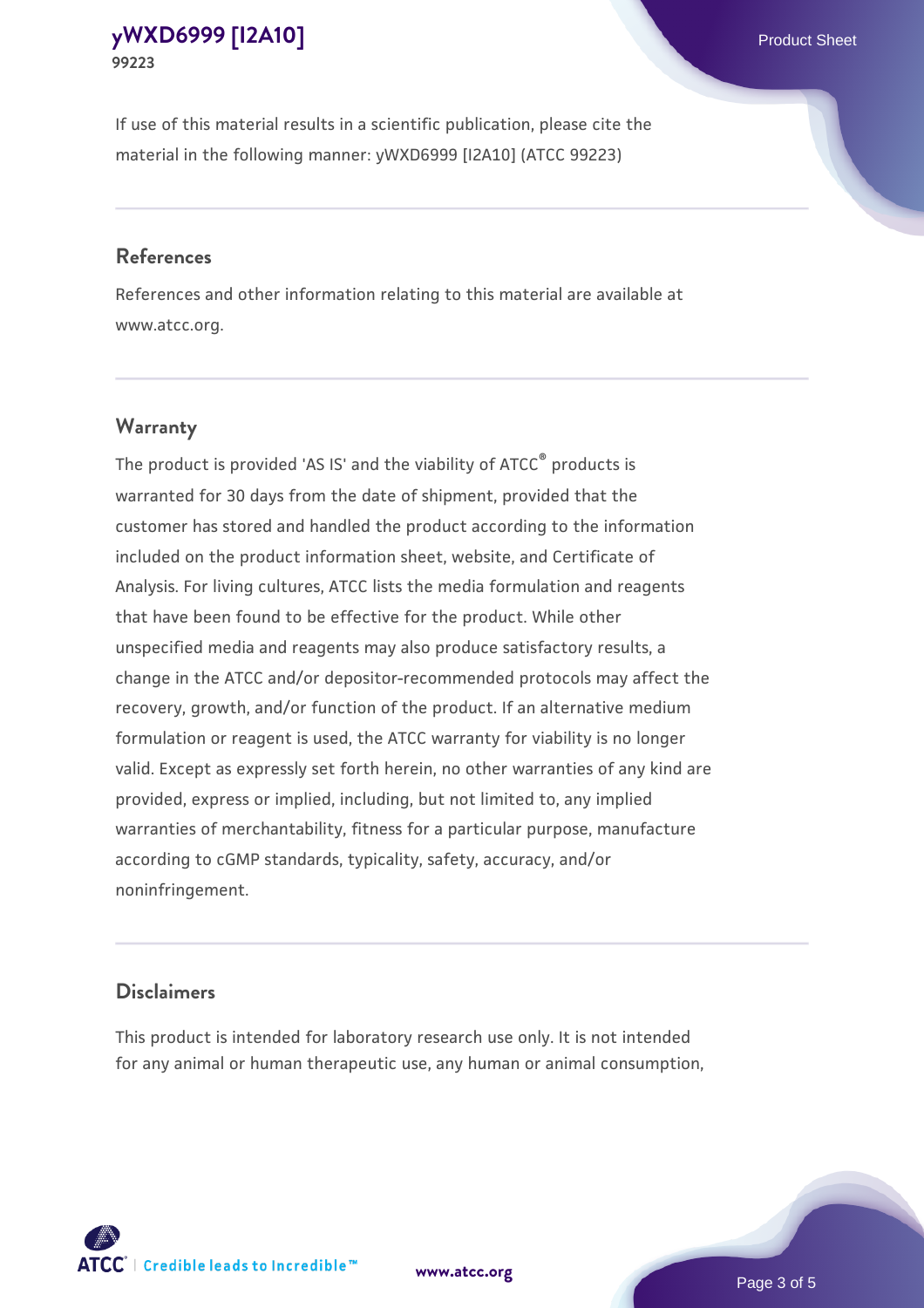or any diagnostic use. Any proposed commercial use is prohibited without a license from ATCC.

While ATCC uses reasonable efforts to include accurate and up-to-date information on this product sheet, ATCC makes no warranties or representations as to its accuracy. Citations from scientific literature and patents are provided for informational purposes only. ATCC does not warrant that such information has been confirmed to be accurate or complete and the customer bears the sole responsibility of confirming the accuracy and completeness of any such information.

This product is sent on the condition that the customer is responsible for and assumes all risk and responsibility in connection with the receipt, handling, storage, disposal, and use of the ATCC product including without limitation taking all appropriate safety and handling precautions to minimize health or environmental risk. As a condition of receiving the material, the customer agrees that any activity undertaken with the ATCC product and any progeny or modifications will be conducted in compliance with all applicable laws, regulations, and guidelines. This product is provided 'AS IS' with no representations or warranties whatsoever except as expressly set forth herein and in no event shall ATCC, its parents, subsidiaries, directors, officers, agents, employees, assigns, successors, and affiliates be liable for indirect, special, incidental, or consequential damages of any kind in connection with or arising out of the customer's use of the product. While reasonable effort is made to ensure authenticity and reliability of materials on deposit, ATCC is not liable for damages arising from the misidentification or misrepresentation of such materials.

Please see the material transfer agreement (MTA) for further details regarding the use of this product. The MTA is available at www.atcc.org.

## **Copyright and Trademark Information**

© ATCC 2021. All rights reserved.

ATCC is a registered trademark of the American Type Culture Collection.



**[www.atcc.org](http://www.atcc.org)**